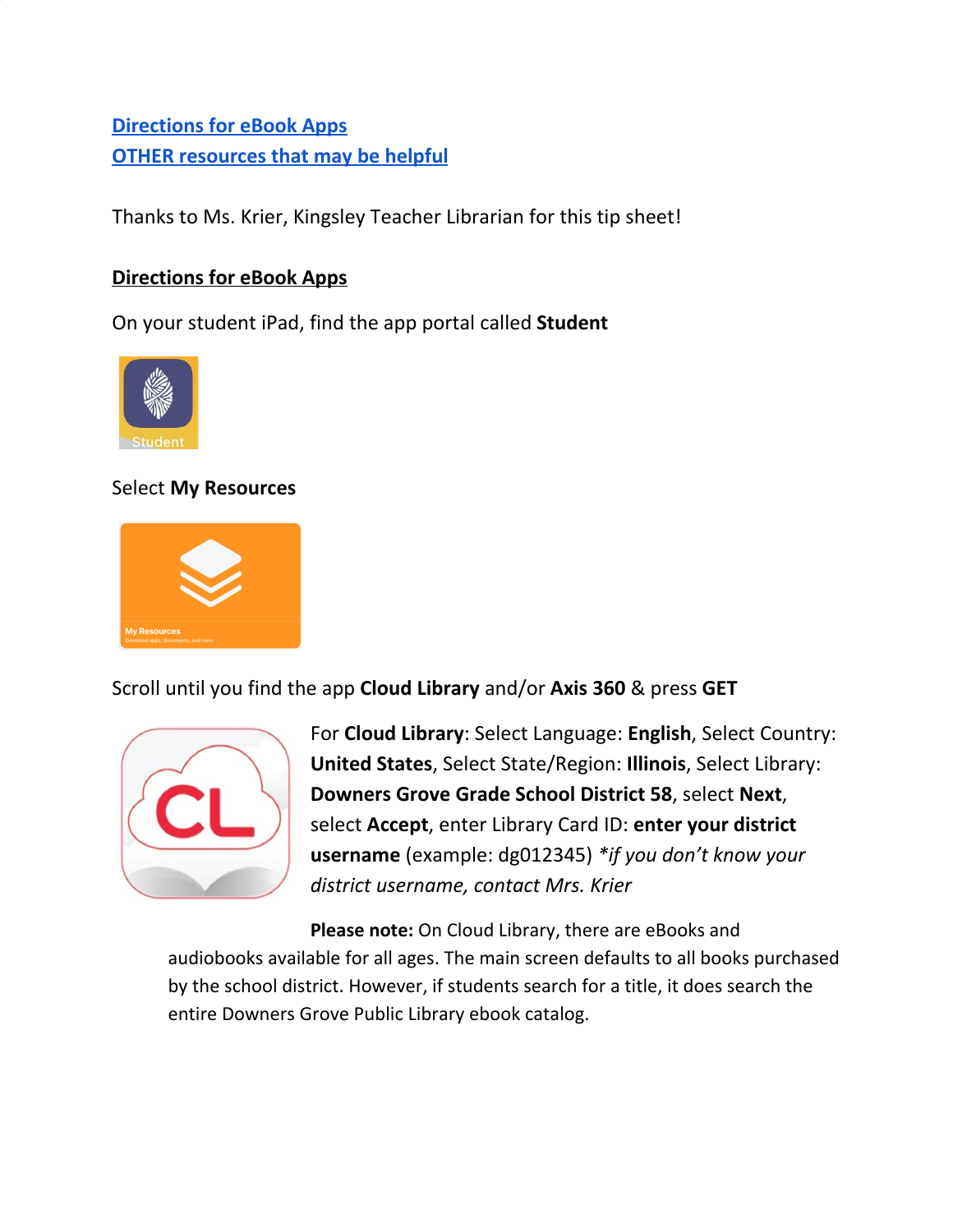

For **Axis 360**: Select Country: **United States of America**, State: **IL**, Library: **Downers Grove Grade School District 58**, Library ID: **enter your district username** (example: dg012345) *\*if you don't know your district username, contact Mrs. Krier* The first time you set this up it will ask for your Name &

Email to Register. Type your first name, last initial & your

district email

(example: dg012345@students.dg58.org).

**Please Note:** On Axis 360 there are eBooks and audiobooks available for all ages. On the main screen below All Featured, you will see a section that says **Children**. You can View All by pressing the arrow on the right side of the screen OR select **Browse** at the bottom of the screen & select **Juvenile Fiction** or **Juvenile Nonfiction.**



\*Please Note! EPIC may not be available over the summer. If you do not already have a class code, this resource will not be available to you.

Students may also choose to read books via the app **Epic!** which can also be found in the app portal called **Student**. Select **Have an account? Sign In**, select **Students & Educators.** Under Student Login it asks for a class code.

#### **Follett Lightbox**

- 1. Go to [destinydiscover.com](http://www.destinydiscover.com/)
- 2. In the Location box, it says "Any Location." Do not change.
- 3. In the School box, enter "Follett eLearning, McHenry, IL" and click Go!
- 4. To log in, click on the "Log In" button at the top right of the screen.

Username: guest

Password: follett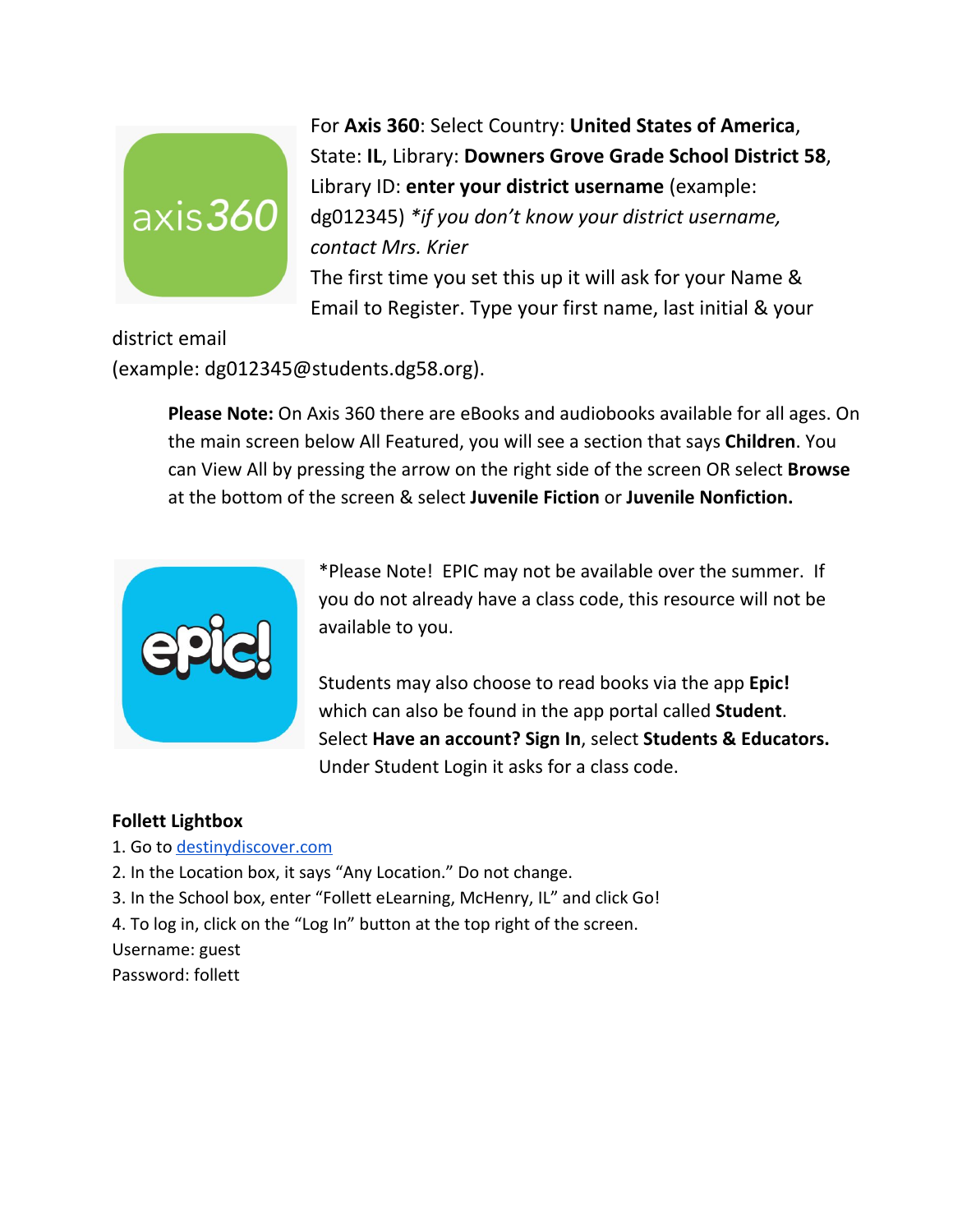## <span id="page-2-0"></span>**OTHER resources that may be helpful eBook, Read-Aloud and AudioBook Websites**

● **[Storyline](https://www.storylineonline.net/) Online**

Book read-alouds by celebrities

### **● [BookFlix](http://auth.grolier.com/login/bookflix//login.php?bffs=N)**

Paired fiction video read-alouds and nonfiction eBooks sorted by category

- Username: Learning20
- Password: Clifford
- **[Capstone](https://www.mycapstonelibrary.com/login/index.html) Library**
	- Username: Continue
	- Password: reading

### **● Global [Library](https://www.digitallibrary.io/)**

Leveled eBooks and read-alouds

- **[Stories](https://storytimefromspace.com/library/) From Space** Read-alouds by astronauts in space
- **● [Scholastic](https://classroommagazines.scholastic.com/support/learnathome.html) Learn at Home** 20 days of exciting articles and stories, videos, and fun learning challenges
- **● [Picture](https://pernillesripp.com/) Book Read Aloud Videos** A list of resources featuring picture book read-alouds
- **● Read, [Wonder,](https://www.katemessner.com/read-wonder-and-learn-favorite-authors-illustrators-share-resources-for-learning-anywhere-spring-2020/) and Learn** Read-alouds featuring favorite authors and illustrators for kids
- **● Brightly [Storytime](http://links.email.readbrightly.com/rts/go2.aspx?h=2015377&tp=i-1NGB-Q4E-TCy-20mmd4-1o-nxt0-1c-20n8UF-l4OSeZXlTT-20ISBb&x=4300F83679BD1811E0534FD66B0A1FFE)** Read-aloud videos by Brightly
- **● [TumbleBook](http://www.tumblebooklibrary.com/autologin.aspx?userid=EKYSN5nRcG762i%2bd3K4gsg%3d%3d) Library ebooks**
	- **○** Enter Library Card Number: 21191002091173
- **● [TumbleMath](https://www.tumblemath.com/autologin.aspx?U=tumble2020&P=A3b5c6) ebooks**
	- Username: tumble2020
	- Password: A3b5c6
- **● SEBCO [Publishing](http://r20.rs6.net/tn.jsp?f=001qhNhO9NOi1bbaTh83xvFx_0zDGwdLwLWWx4qDFGTkNI4mAc939GdR2zuZM5N-6NVafHAu8u5ETSMt6oy1C7aSuNqhSRoLH92lvlY1EsGw9SHmafc2kttECUoA0Xq1nJJ7VB1Jwr4mmoieRrkTamONwzZyLsLzRvqFZnD-TnTd6Js-oxR-Hcccn9LGOGy-TV3XX4yrpodmeUhB-_FvG0HodN4ARGx3Eoo&c=znBAkTYI3KoBBHf4SFkrkYNpw_Lt0DzdZrDPBOXpsFNbUBLvMI3pZQ==&ch=NziAtgum84AL3SOeNJy7et-WIPk7I6POGLBfya3b9s3DbAKtGTZt5A==) eBooks**
	- Username: keepreading
	- Password: sebco
	- ID#: 1
- **● Junior Library Guild [eBooks](https://www.juniorlibraryguild.com/at-home)**